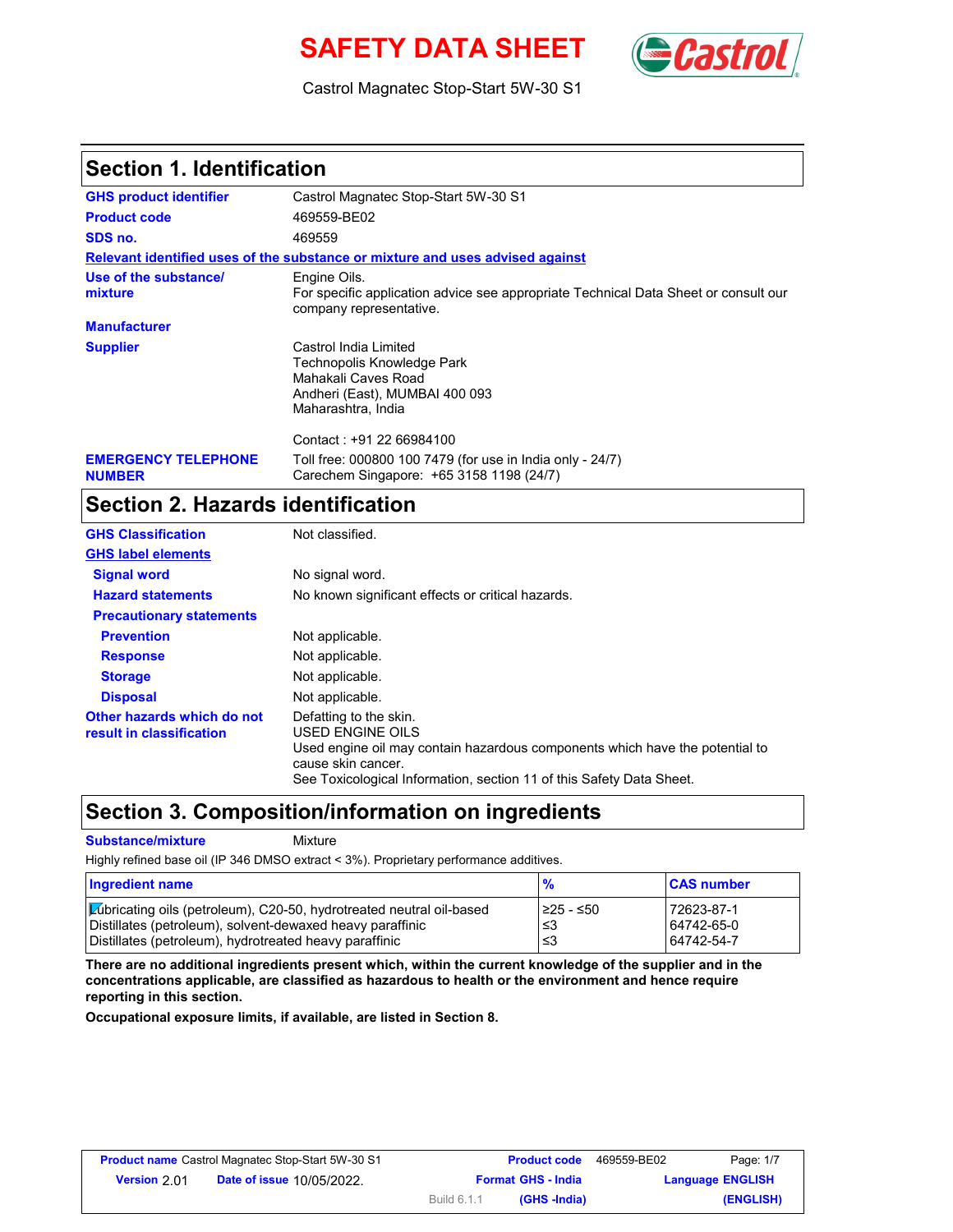### **Section 4. First aid measures**

| <b>Description of necessary first aid measures</b>        |                                                                                                                                                                                                                                                   |  |  |  |
|-----------------------------------------------------------|---------------------------------------------------------------------------------------------------------------------------------------------------------------------------------------------------------------------------------------------------|--|--|--|
| Eye contact                                               | In case of contact, immediately flush eyes with plenty of water for at least 15 minutes.<br>Eyelids should be held away from the eyeball to ensure thorough rinsing. Check for<br>and remove any contact lenses. Get medical attention.           |  |  |  |
| <b>Inhalation</b>                                         | Winhaled, remove to fresh air. In case of inhalation of decomposition products in a<br>fire, symptoms may be delayed. The exposed person may need to be kept under<br>medical surveillance for 48 hours. Get medical attention if symptoms occur. |  |  |  |
| <b>Skin contact</b>                                       | Wash skin thoroughly with soap and water or use recognised skin cleanser.<br>Remove contaminated clothing and shoes. Wash clothing before reuse. Clean<br>shoes thoroughly before reuse. Get medical attention if symptoms occur.                 |  |  |  |
| <b>Ingestion</b>                                          | Do not induce vomiting unless directed to do so by medical personnel. Get medical<br>attention if symptoms occur.                                                                                                                                 |  |  |  |
| <b>Protection of first-aiders</b>                         | No action shall be taken involving any personal risk or without suitable training.                                                                                                                                                                |  |  |  |
| <b>Most important symptoms/effects, acute and delayed</b> |                                                                                                                                                                                                                                                   |  |  |  |
|                                                           | See Section 11 for more detailed information on health effects and symptoms.                                                                                                                                                                      |  |  |  |
|                                                           | Indication of immediate medical attention and special treatment needed, if necessary                                                                                                                                                              |  |  |  |
| <b>Specific treatments</b>                                | No specific treatment.                                                                                                                                                                                                                            |  |  |  |
| <b>Notes to physician</b>                                 | Treatment should in general be symptomatic and directed to relieving any effects.<br>In case of inhalation of decomposition products in a fire, symptoms may be delayed.                                                                          |  |  |  |

The exposed person may need to be kept under medical surveillance for 48 hours.

### **Section 5. Firefighting measures**

| <b>Extinguishing media</b>                               |                                                                                                                                                                                                   |
|----------------------------------------------------------|---------------------------------------------------------------------------------------------------------------------------------------------------------------------------------------------------|
| <b>Suitable</b>                                          | In case of fire, use foam, dry chemical or carbon dioxide extinguisher or spray.                                                                                                                  |
| <b>Not suitable</b>                                      | Do not use water jet.                                                                                                                                                                             |
| <b>Specific hazards arising</b><br>from the chemical     | In a fire or if heated, a pressure increase will occur and the container may burst.                                                                                                               |
| <b>Hazardous thermal</b><br>decomposition products       | Combustion products may include the following:<br>metal oxide/oxides<br>carbon oxides (CO, CO <sub>2</sub> ) (carbon monoxide, carbon dioxide)<br>nitrogen oxides (NO, NO <sub>2</sub> etc.)      |
| <b>Special precautions for fire-</b><br><b>fighters</b>  | No action shall be taken involving any personal risk or without suitable training.<br>Promptly isolate the scene by removing all persons from the vicinity of the incident if<br>there is a fire. |
| <b>Special protective</b><br>equipment for fire-fighters | Fire-fighters should wear positive pressure self-contained breathing apparatus<br>(SCBA) and full turnout gear.                                                                                   |

### **Section 6. Accidental release measures**

**Environmental precautions Large spill Small spill Methods and material for containment and cleaning up Personal precautions, protective equipment and emergency procedures For non-emergency personnel For emergency responders** No action shall be taken involving any personal risk or without suitable training. Evacuate surrounding areas. Keep unnecessary and unprotected personnel from entering. Do not touch or walk through spilt material. Put on appropriate personal protective equipment. Floors may be slippery; use care to avoid falling. If specialised clothing is required to deal with the spillage, take note of any information in Section 8 on suitable and unsuitable materials. See also the information in "For non-emergency personnel". Avoid dispersal of spilt material and runoff and contact with soil, waterways, drains and sewers. Inform the relevant authorities if the product has caused environmental pollution (sewers, waterways, soil or air). Stop leak if without risk. Move containers from spill area. Prevent entry into sewers, water courses, basements or confined areas. Contain and collect spillage with noncombustible, absorbent material e.g. sand, earth, vermiculite or diatomaceous earth and place in container for disposal according to local regulations. Dispose of via a licensed waste disposal contractor. Stop leak if without risk. Move containers from spill area. Absorb with an inert material and place in an appropriate waste disposal container. Dispose of via a licensed waste disposal contractor.

| Page: 2/7               | 469559-BE02 | <b>Product code</b>       |             | <b>Product name</b> Castrol Magnatec Stop-Start 5W-30 S1 |                     |
|-------------------------|-------------|---------------------------|-------------|----------------------------------------------------------|---------------------|
| <b>Language ENGLISH</b> |             | <b>Format GHS - India</b> |             | <b>Date of issue 10/05/2022.</b>                         | <b>Version</b> 2.01 |
| (ENGLISH)               |             | (GHS -India)              | Build 6.1.1 |                                                          |                     |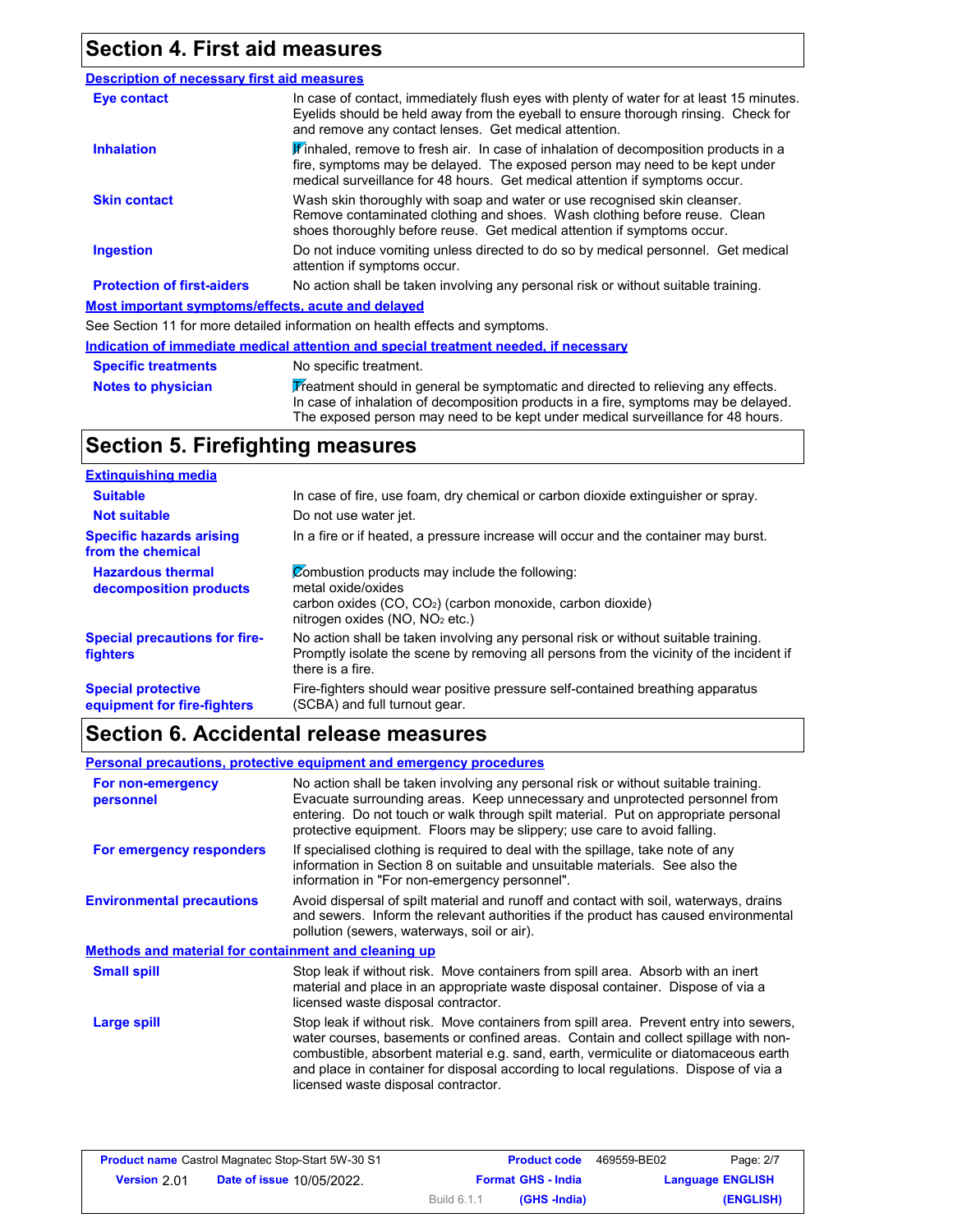# **Section 7. Handling and storage**

| <b>Precautions for safe handling</b>             |                                                                                                                                                                                                                                                                                                                                                                                                                                                                                                                                                                                                |
|--------------------------------------------------|------------------------------------------------------------------------------------------------------------------------------------------------------------------------------------------------------------------------------------------------------------------------------------------------------------------------------------------------------------------------------------------------------------------------------------------------------------------------------------------------------------------------------------------------------------------------------------------------|
| <b>Protective measures</b>                       | Put on appropriate personal protective equipment (see Section 8).                                                                                                                                                                                                                                                                                                                                                                                                                                                                                                                              |
| <b>Advice on general</b><br>occupational hygiene | Eating, drinking and smoking should be prohibited in areas where this material is<br>handled, stored and processed. Wash thoroughly after handling. Remove<br>contaminated clothing and protective equipment before entering eating areas. See<br>also Section 8 for additional information on hygiene measures.                                                                                                                                                                                                                                                                               |
| <b>Conditions for safe storage</b>               | Store in accordance with local regulations. Store in original container protected from<br>direct sunlight in a dry, cool and well-ventilated area, away from incompatible<br>materials (see Section 10) and food and drink. Keep container tightly closed and<br>sealed until ready for use. Store and use only in equipment/containers designed for<br>use with this product. Containers that have been opened must be carefully resealed<br>and kept upright to prevent leakage. Do not store in unlabelled containers. Use<br>appropriate containment to avoid environmental contamination. |
| <b>Not suitable</b>                              | Prolonged exposure to elevated temperature.                                                                                                                                                                                                                                                                                                                                                                                                                                                                                                                                                    |

# **Section 8. Exposure controls/personal protection**

#### **Control parameters**

**Occupational exposure limits**

| <b>Ingredient name</b>                                    | <b>Exposure limits</b>                                                                                     |
|-----------------------------------------------------------|------------------------------------------------------------------------------------------------------------|
| Distillates (petroleum), solvent-dewaxed heavy paraffinic | ACGIH TLV (United States, 1/2021).<br>TWA: 5 mg/m <sup>3</sup> 8 hours. Form: Inhalable<br>fraction        |
| Distillates (petroleum), hydrotreated heavy paraffinic    | <b>ACGIH TLV (United States, 1/2021).</b><br>TWA: 5 mg/m <sup>3</sup> 8 hours. Form: Inhalable<br>fraction |

Whilst specific OELs for certain components may be shown in this section, other components may be present in any mist, vapour or dust produced. Therefore, the specific OELs may not be applicable to the product as a whole and are provided for guidance only.

| <b>Recommended monitoring</b><br>procedures       | If this product contains ingredients with exposure limits, personal, workplace<br>atmosphere or biological monitoring may be required to determine the effectiveness<br>of the ventilation or other control measures and/or the necessity to use respiratory<br>protective equipment. Reference should be made to appropriate monitoring<br>standards. Reference to national guidance documents for methods for the<br>determination of hazardous substances will also be required.                                                                                                                                                                                                                                                                                                                                                                                                                                                                                                                           |
|---------------------------------------------------|---------------------------------------------------------------------------------------------------------------------------------------------------------------------------------------------------------------------------------------------------------------------------------------------------------------------------------------------------------------------------------------------------------------------------------------------------------------------------------------------------------------------------------------------------------------------------------------------------------------------------------------------------------------------------------------------------------------------------------------------------------------------------------------------------------------------------------------------------------------------------------------------------------------------------------------------------------------------------------------------------------------|
| <b>Appropriate engineering</b><br><b>controls</b> | Provide exhaust ventilation or other engineering controls to keep the relevant<br>airborne concentrations below their respective occupational exposure limits.<br>All activities involving chemicals should be assessed for their risks to health, to<br>ensure exposures are adequately controlled. Personal protective equipment should<br>only be considered after other forms of control measures (e.g. engineering controls)<br>have been suitably evaluated. Personal protective equipment should conform to<br>appropriate standards, be suitable for use, be kept in good condition and properly<br>maintained.<br>Your supplier of personal protective equipment should be consulted for advice on<br>selection and appropriate standards. For further information contact your national<br>organisation for standards.<br>The final choice of protective equipment will depend upon a risk assessment. It is<br>important to ensure that all items of personal protective equipment are compatible. |
| <b>Environmental exposure</b><br>controls         | Emissions from ventilation or work process equipment should be checked to ensure<br>they comply with the requirements of environmental protection legislation. In some<br>cases, fume scrubbers, filters or engineering modifications to the process equipment<br>will be necessary to reduce emissions to acceptable levels.                                                                                                                                                                                                                                                                                                                                                                                                                                                                                                                                                                                                                                                                                 |
| <b>Individual protection measures</b>             |                                                                                                                                                                                                                                                                                                                                                                                                                                                                                                                                                                                                                                                                                                                                                                                                                                                                                                                                                                                                               |
| <b>Hygiene measures</b>                           | Wash hands, forearms and face thoroughly after handling chemical products, before<br>eating, smoking and using the lavatory and at the end of the working period.<br>Appropriate techniques should be used to remove potentially contaminated clothing.<br>Wash contaminated clothing before reusing. Ensure that eyewash stations and<br>safety showers are close to the workstation location.                                                                                                                                                                                                                                                                                                                                                                                                                                                                                                                                                                                                               |
| <b>Eye protection</b>                             | Safety glasses with side shields.                                                                                                                                                                                                                                                                                                                                                                                                                                                                                                                                                                                                                                                                                                                                                                                                                                                                                                                                                                             |
| <b>Skin protection</b>                            |                                                                                                                                                                                                                                                                                                                                                                                                                                                                                                                                                                                                                                                                                                                                                                                                                                                                                                                                                                                                               |

| <b>Product name</b> Castrol Magnatec Stop-Start 5W-30 S1 |                                  |                           | <b>Product code</b> | 469559-BE02 | Page: 3/7               |
|----------------------------------------------------------|----------------------------------|---------------------------|---------------------|-------------|-------------------------|
| Version 2.01                                             | <b>Date of issue 10/05/2022.</b> | <b>Format GHS - India</b> |                     |             | <b>Language ENGLISH</b> |
|                                                          |                                  | Build 6.1.1               | (GHS -India)        |             | (ENGLISH)               |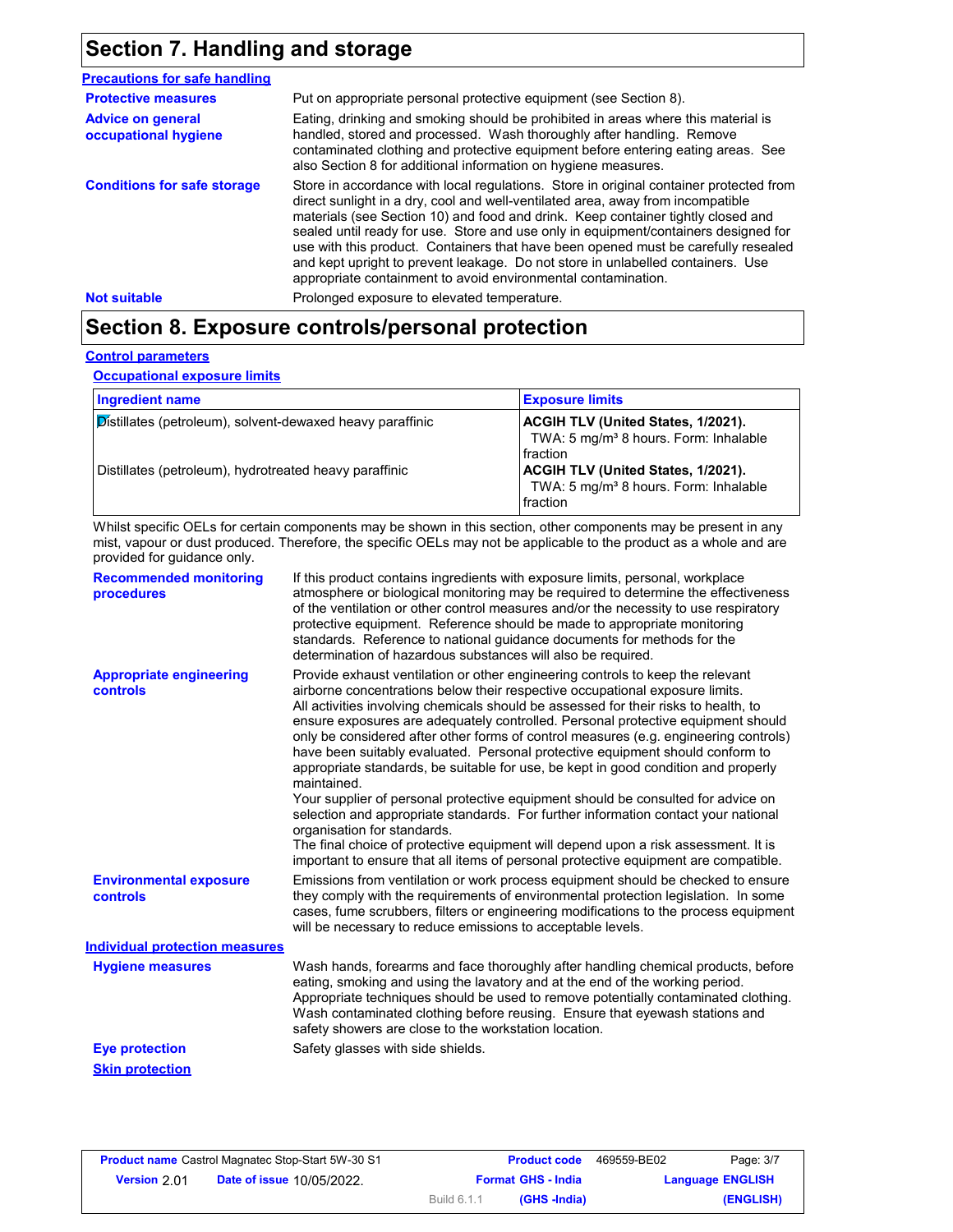# **Section 8. Exposure controls/personal protection**

| <b>Hand protection</b>        | Wear protective gloves if prolonged or repeated contact is likely. Wear chemical<br>resistant gloves. Recommended: Nitrile gloves. The correct choice of protective<br>gloves depends upon the chemicals being handled, the conditions of work and use,<br>and the condition of the gloves (even the best chemically resistant glove will break<br>down after repeated chemical exposures). Most gloves provide only a short time of<br>protection before they must be discarded and replaced. Because specific work<br>environments and material handling practices vary, safety procedures should be<br>developed for each intended application. Gloves should therefore be chosen in<br>consultation with the supplier/manufacturer and with a full assessment of the<br>working conditions. |  |  |
|-------------------------------|-------------------------------------------------------------------------------------------------------------------------------------------------------------------------------------------------------------------------------------------------------------------------------------------------------------------------------------------------------------------------------------------------------------------------------------------------------------------------------------------------------------------------------------------------------------------------------------------------------------------------------------------------------------------------------------------------------------------------------------------------------------------------------------------------|--|--|
| <b>Skin protection</b>        | Use of protective clothing is good industrial practice.<br>Personal protective equipment for the body should be selected based on the task<br>being performed and the risks involved and should be approved by a specialist<br>before handling this product.<br>Cotton or polyester/cotton overalls will only provide protection against light<br>superficial contamination that will not soak through to the skin. Overalls should be<br>laundered on a regular basis. When the risk of skin exposure is high (e.g. when<br>cleaning up spillages or if there is a risk of splashing) then chemical resistant aprons<br>and/or impervious chemical suits and boots will be required.                                                                                                           |  |  |
| <b>Other skin protection</b>  | Appropriate footwear and any additional skin protection measures should be<br>selected based on the task being performed and the risks involved and should be<br>approved by a specialist before handling this product.                                                                                                                                                                                                                                                                                                                                                                                                                                                                                                                                                                         |  |  |
| <b>Respiratory protection</b> | In case of insufficient ventilation, wear suitable respiratory equipment.<br>The correct choice of respiratory protection depends upon the chemicals being<br>handled, the conditions of work and use, and the condition of the respiratory<br>equipment. Safety procedures should be developed for each intended application.<br>Respiratory protection equipment should therefore be chosen in consultation with<br>the supplier/manufacturer and with a full assessment of the working conditions.                                                                                                                                                                                                                                                                                           |  |  |

## **Section 9. Physical and chemical properties**

The conditions of measurement of all properties are at standard temperature and pressure unless otherwise indicated.

| <b>Appearance</b>                                                 |                                           |                                              |
|-------------------------------------------------------------------|-------------------------------------------|----------------------------------------------|
| <b>Physical state</b>                                             | Liquid.                                   |                                              |
| <b>Colour</b>                                                     | Amber. [Light]                            |                                              |
| <b>Odour</b>                                                      | Not available.                            |                                              |
| <b>Odour threshold</b>                                            | Not available.                            |                                              |
| рH                                                                | Not applicable.                           |                                              |
| <b>Melting point/freezing point</b>                               | Not available.                            |                                              |
| <b>Boiling point, initial boiling</b><br>point, and boiling range | Not available.                            |                                              |
| <b>Drop Point</b>                                                 | Not available.                            |                                              |
| <b>Pour point</b>                                                 | -46 °C                                    |                                              |
| <b>Flash point</b>                                                |                                           | Closed cup: 209°C (408.2°F) [Pensky-Martens] |
| <b>Evaporation rate</b>                                           | Not available.                            |                                              |
| <b>Flammability</b>                                               | Not applicable. Based on - Physical state |                                              |
| Lower and upper explosion<br>limit/flammability limit             | Not available.                            |                                              |
| <b>Vapour pressure</b>                                            |                                           | Vapour Pressure at 20°C                      |

| pour pressure |                                                                                |             | Vapour Pressure at 20°C |                           |             | Vapour pressure at 50°C |               |
|---------------|--------------------------------------------------------------------------------|-------------|-------------------------|---------------------------|-------------|-------------------------|---------------|
|               | <b>Ingredient name</b>                                                         | mm Hg kPa   |                         | <b>Method</b>             | mm<br>Hg    | kPa                     | <b>Method</b> |
|               | Lubricating oils<br>(petroleum), C20-50,<br>hydrotreated neutral oil-<br>based | < 0.08      | < 0.011                 | <b>ASTM D 5191</b>        |             |                         |               |
|               | Lubricating oils<br>(petroleum), C20-50,<br>hydrotreated neutral oil-<br>based | < 0.08      | < 0.011                 | <b>ASTM D 5191</b>        |             |                         |               |
|               | bis(nonylphenyl)amine                                                          | < 0.01      | < 0.0013                | EU A.4                    |             |                         | EU A.4        |
|               | Distillates (petroleum),                                                       | < 0.08      | < 0.011                 | <b>ASTM D 5191</b>        |             |                         |               |
|               | Product name Castrol Magnatec Stop-Start 5W-30 S1                              |             |                         | <b>Product code</b>       | 469559-BE02 |                         | Page: 4/7     |
| Version 2.01  | <b>Date of issue 10/05/2022.</b>                                               |             |                         | <b>Format GHS - India</b> |             | <b>Language ENGLISH</b> |               |
|               |                                                                                | Build 6.1.1 |                         | (GHS-India)               |             |                         | (ENGLISH)     |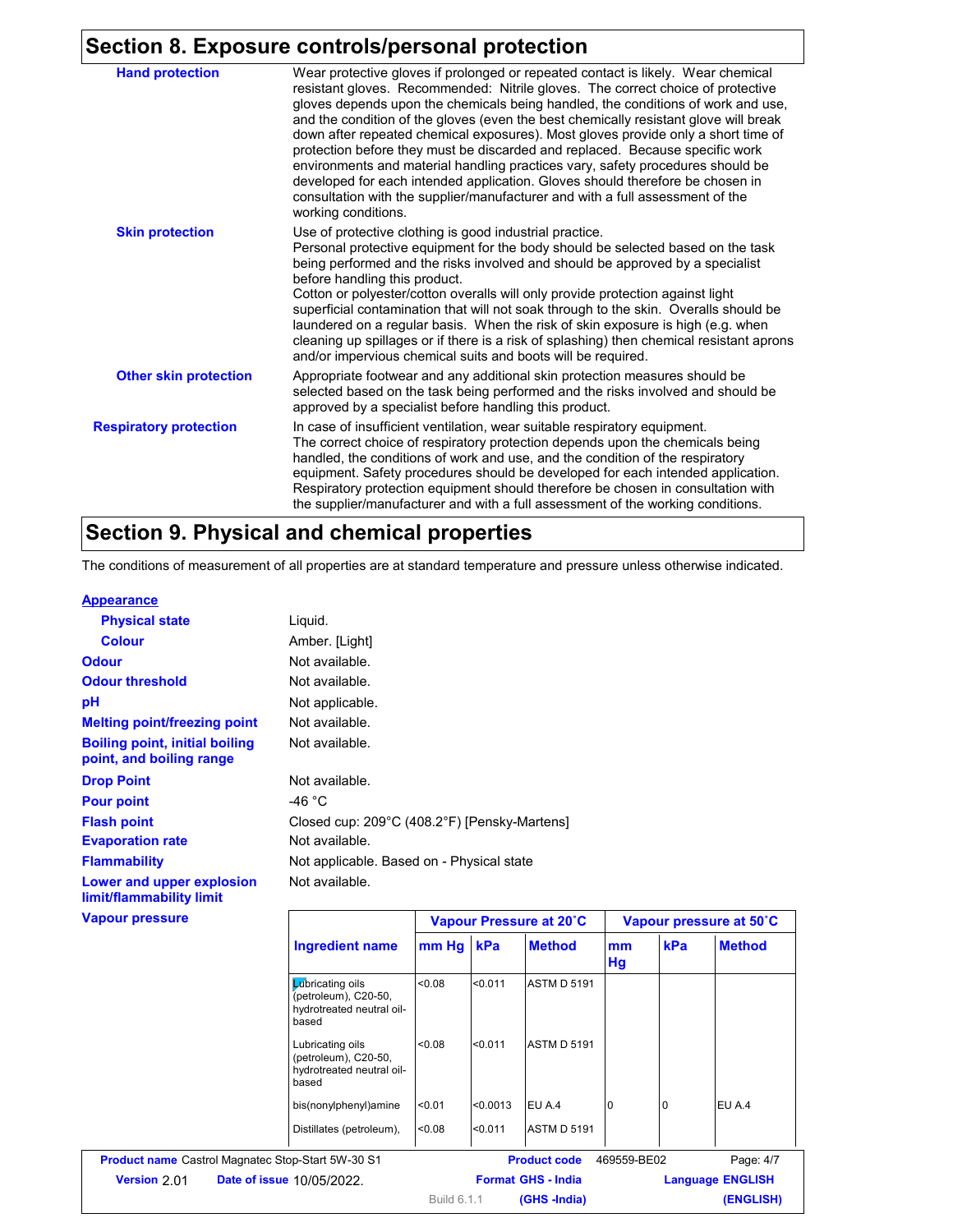| Section 9. Physical and chemical properties       |                                                                                                                                          |        |         |                    |  |                |  |
|---------------------------------------------------|------------------------------------------------------------------------------------------------------------------------------------------|--------|---------|--------------------|--|----------------|--|
|                                                   | solvent-dewaxed heavy<br>paraffinic                                                                                                      |        |         |                    |  |                |  |
|                                                   | Distillates (petroleum),<br>hydrotreated heavy<br>paraffinic                                                                             | < 0.08 | < 0.011 | <b>ASTM D 5191</b> |  |                |  |
| <b>Relative vapour density</b>                    | Not available.                                                                                                                           |        |         |                    |  |                |  |
| <b>Relative density</b>                           | Not available.                                                                                                                           |        |         |                    |  |                |  |
| <b>Density</b>                                    | <1000 kg/m <sup>3</sup> (<1 g/cm <sup>3</sup> ) at 15°C                                                                                  |        |         |                    |  |                |  |
| <b>Solubility</b>                                 | insoluble in water.                                                                                                                      |        |         |                    |  |                |  |
| <b>Partition coefficient: n-</b><br>octanol/water | Not applicable.                                                                                                                          |        |         |                    |  |                |  |
| <b>Auto-ignition temperature</b>                  | <b>Ingredient name</b>                                                                                                                   |        | °C      | $\mathsf{P}$       |  | <b>Method</b>  |  |
|                                                   | bis(nonylphenyl)amine                                                                                                                    |        | 440     | 824                |  | <b>EU A.15</b> |  |
| <b>Decomposition temperature</b>                  | Not available.                                                                                                                           |        |         |                    |  |                |  |
| <b>Viscosity</b>                                  | Kinematic: 59.9 mm <sup>2</sup> /s (59.9 cSt) at 40 $^{\circ}$ C<br>Kinematic: 10.3 mm <sup>2</sup> /s (10.3 cSt) at 100°C               |        |         |                    |  |                |  |
| <b>Particle characteristics</b>                   |                                                                                                                                          |        |         |                    |  |                |  |
| <b>Median particle size</b>                       | Not applicable.                                                                                                                          |        |         |                    |  |                |  |
| Section 10. Stability and reactivity              |                                                                                                                                          |        |         |                    |  |                |  |
| <b>Reactivity</b>                                 | No specific test data available for this product. Refer to Conditions to avoid and<br>Incompatible materials for additional information. |        |         |                    |  |                |  |

|                                                     | <u>mcompandie materials for additional information.</u>                                                                                                                 |
|-----------------------------------------------------|-------------------------------------------------------------------------------------------------------------------------------------------------------------------------|
| <b>Chemical stability</b>                           | The product is stable.                                                                                                                                                  |
| <b>Possibility of hazardous</b><br><b>reactions</b> | Under normal conditions of storage and use, hazardous reactions will not occur.<br>Under normal conditions of storage and use, hazardous polymerisation will not occur. |
| <b>Conditions to avoid</b>                          | Avoid all possible sources of ignition (spark or flame).                                                                                                                |
| Incompatible materials                              | Reactive or incompatible with the following materials: oxidising materials.                                                                                             |
| <b>Hazardous decomposition</b><br><b>products</b>   | Under normal conditions of storage and use, hazardous decomposition products<br>should not be produced.                                                                 |
|                                                     |                                                                                                                                                                         |

# **Section 11. Toxicological information**

| <b>Information on toxicological effects</b>              |                                                                                                                     |                                    |                                       |
|----------------------------------------------------------|---------------------------------------------------------------------------------------------------------------------|------------------------------------|---------------------------------------|
| <b>Aspiration hazard</b>                                 |                                                                                                                     |                                    |                                       |
|                                                          | Lubricating oils (petroleum), C20-50, hydrotreated neutral oil-based                                                |                                    | <b>ASPIRATION HAZARD - Category 1</b> |
| <b>Information on likely routes</b><br>of exposure       | Routes of entry anticipated: Dermal, Inhalation.                                                                    |                                    |                                       |
| <b>Potential acute health effects</b>                    |                                                                                                                     |                                    |                                       |
| <b>Eye contact</b>                                       | No known significant effects or critical hazards.                                                                   |                                    |                                       |
| <b>Inhalation</b>                                        | Exposure to decomposition products may cause a health hazard. Serious effects<br>may be delayed following exposure. |                                    |                                       |
| <b>Skin contact</b>                                      | Defatting to the skin. May cause skin dryness and irritation.                                                       |                                    |                                       |
| <b>Ingestion</b>                                         | No known significant effects or critical hazards.                                                                   |                                    |                                       |
|                                                          | <b>Symptoms related to the physical, chemical and toxicological characteristics</b>                                 |                                    |                                       |
| Eye contact                                              | No specific data.                                                                                                   |                                    |                                       |
| <b>Inhalation</b>                                        | No specific data.                                                                                                   |                                    |                                       |
| <b>Skin contact</b>                                      | Adverse symptoms may include the following:<br>irritation<br>dryness<br>cracking                                    |                                    |                                       |
| <b>Ingestion</b>                                         | No specific data.                                                                                                   |                                    |                                       |
|                                                          | Delayed and immediate effects as well as chronic effects from short and long-term exposure                          |                                    |                                       |
| <b>Eye contact</b>                                       | Potential risk of transient stinging or redness if accidental eye contact occurs.                                   |                                    |                                       |
| <b>Skin contact</b>                                      | Prolonged or repeated contact can defat the skin and lead to irritation, cracking and/<br>or dermatitis.            |                                    |                                       |
| <b>Ingestion</b>                                         | Ingestion of large quantities may cause nausea and diarrhoea.                                                       |                                    |                                       |
| <b>Product name Castrol Magnatec Stop-Start 5W-30 S1</b> |                                                                                                                     | <b>Product code</b><br>469559-BE02 | Page: 5/7                             |
| Version 2.01                                             | Date of issue 10/05/2022.                                                                                           | <b>Format GHS - India</b>          | <b>Language ENGLISH</b>               |

Build 6.1.1

**(GHS -India) (ENGLISH)**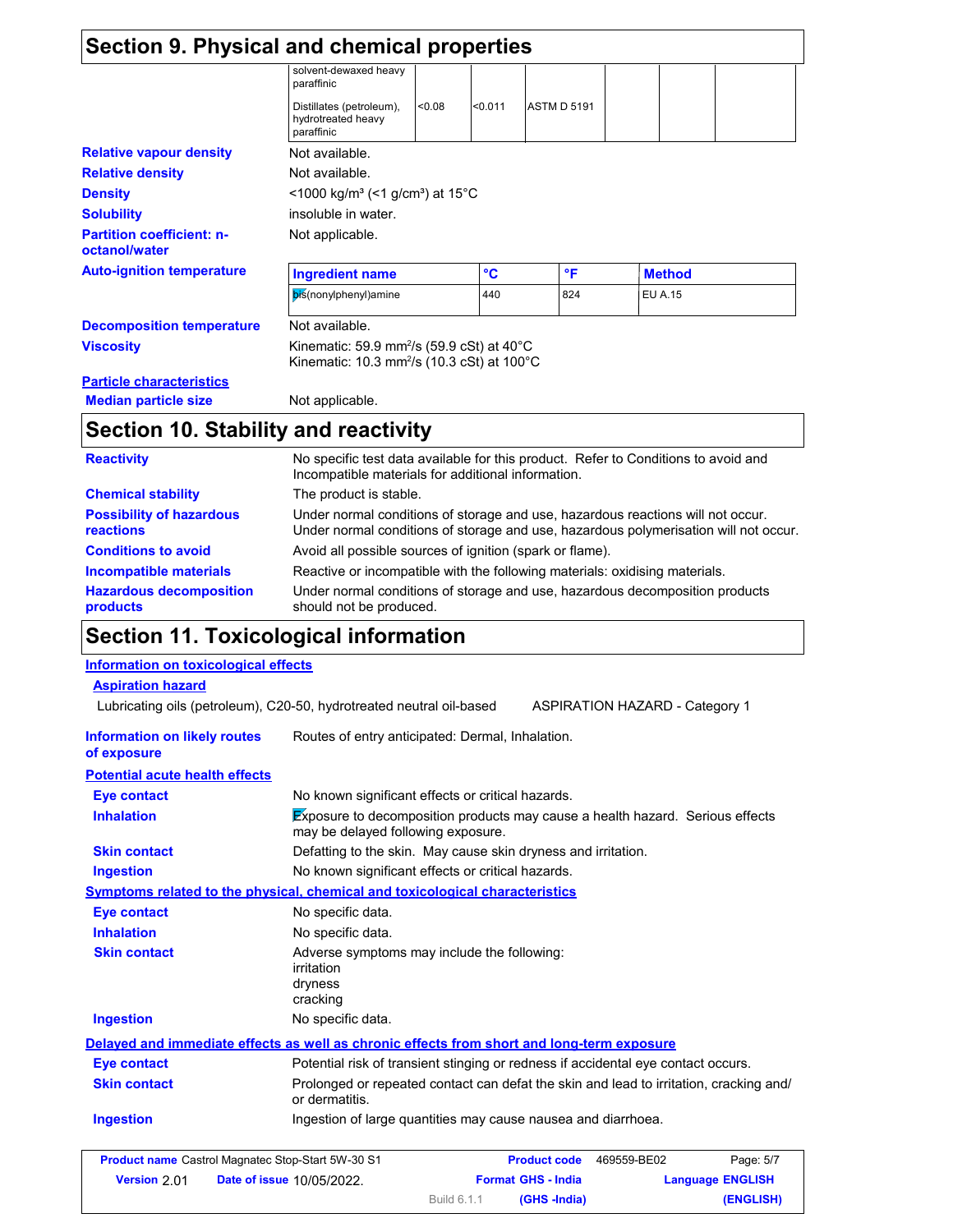### **Section 11. Toxicological information**

### **Potential chronic health effects**

| General                      | USED ENGINE OILS<br>Combustion products resulting from the operation of internal combustion engines<br>contaminate engine oils during use. Used engine oil may contain hazardous<br>components which have the potential to cause skin cancer. Frequent or prolonged<br>contact with all types and makes of used engine oil must therefore be avoided and a<br>high standard of personal hygiene maintained. |
|------------------------------|-------------------------------------------------------------------------------------------------------------------------------------------------------------------------------------------------------------------------------------------------------------------------------------------------------------------------------------------------------------------------------------------------------------|
| <b>Carcinogenicity</b>       | No known significant effects or critical hazards.                                                                                                                                                                                                                                                                                                                                                           |
| <b>Mutagenicity</b>          | No known significant effects or critical hazards.                                                                                                                                                                                                                                                                                                                                                           |
| <b>Teratogenicity</b>        | No known significant effects or critical hazards.                                                                                                                                                                                                                                                                                                                                                           |
| <b>Developmental effects</b> | No known significant effects or critical hazards.                                                                                                                                                                                                                                                                                                                                                           |
| <b>Fertility effects</b>     | No known significant effects or critical hazards.                                                                                                                                                                                                                                                                                                                                                           |

### **Section 12. Ecological information**

| <b>Environmental effects</b>                   | No known significant effects or critical hazards.                                                                         |
|------------------------------------------------|---------------------------------------------------------------------------------------------------------------------------|
| <b>Persistence and</b><br><b>degradability</b> |                                                                                                                           |
| Expected to be biodegradable.                  |                                                                                                                           |
| <b>Bioaccumulative potential</b>               |                                                                                                                           |
|                                                | This product is not expected to bioaccumulate through food chains in the environment.                                     |
| <b>Mobility</b>                                | Spillages may penetrate the soil causing ground water contamination.                                                      |
| <b>Other adverse effects</b>                   | No known significant effects or critical hazards.                                                                         |
| <b>Other ecological information</b>            | Spills may form a film on water surfaces causing physical damage to organisms.<br>Oxygen transfer could also be impaired. |

### **Section 13. Disposal considerations**

**Disposal methods** The generation of waste should be avoided or minimised wherever possible. Significant quantities of waste product residues should not be disposed of via the foul sewer but processed in a suitable effluent treatment plant. Dispose of surplus and non-recyclable products via a licensed waste disposal contractor. Disposal of this product, solutions and any by-products should at all times comply with the requirements of environmental protection and waste disposal legislation and any regional local authority requirements. Waste packaging should be recycled. Incineration or landfill should only be considered when recycling is not feasible. This material and its container must be disposed of in a safe way. Empty containers or liners may retain some product residues. Avoid dispersal of spilt material and runoff and contact with soil, waterways, drains and sewers.

### **Section 14. Transport information**

|                                      | <b>IMDG</b>              | <b>IATA</b>              |
|--------------------------------------|--------------------------|--------------------------|
| <b>UN number</b>                     | Not regulated.           | Not regulated.           |
| <b>UN proper</b><br>shipping name    | -                        | $\overline{\phantom{a}}$ |
| <b>Transport hazard</b><br>class(es) |                          | $\overline{\phantom{a}}$ |
| <b>Packing group</b>                 | $\overline{\phantom{a}}$ | $\overline{\phantom{a}}$ |
| <b>Environmental</b><br>hazards      | No.                      | No.                      |
| <b>Additional</b><br>information     |                          | $\overline{\phantom{a}}$ |

**Special precautions for user** Not available.

**Transport in bulk according to IMO instruments** Not available.

| Page: 6/7<br>469559-BE02 |  | <b>Product code</b>       |             | <b>Product name</b> Castrol Magnatec Stop-Start 5W-30 S1 |              |
|--------------------------|--|---------------------------|-------------|----------------------------------------------------------|--------------|
| <b>Language ENGLISH</b>  |  | <b>Format GHS - India</b> |             | <b>Date of issue 10/05/2022.</b>                         | Version 2.01 |
| (ENGLISH)                |  | (GHS -India)              | Build 6.1.1 |                                                          |              |